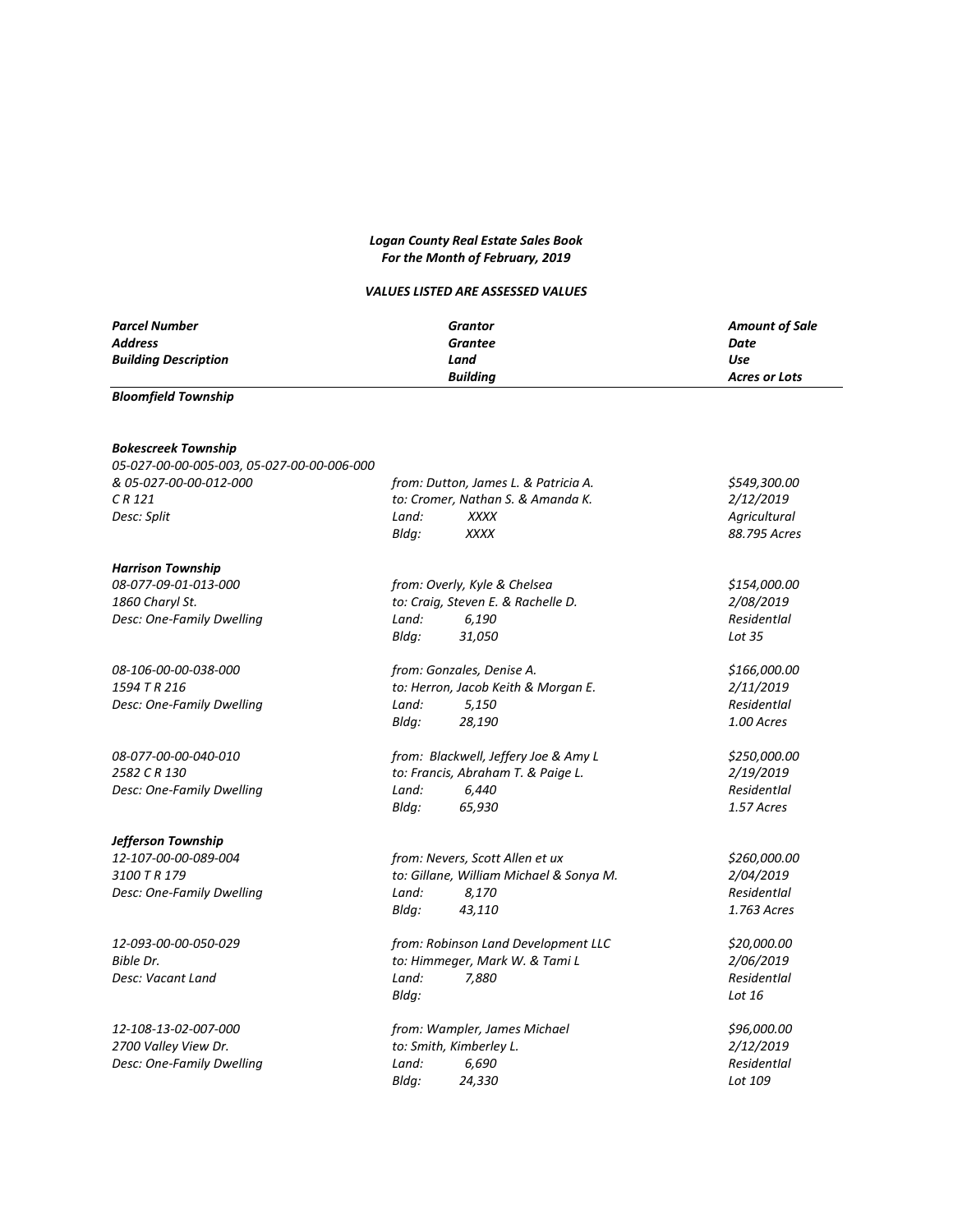| 12-095-00-00-025-008 & 32-095-00-00-023-008 from: Smith, Shane R. & Melinda S.<br>1536 T R 129 |                                   | to: Kerns, Aaron C. & Kelly A.              | \$265,000.00<br>2/25/2019   |
|------------------------------------------------------------------------------------------------|-----------------------------------|---------------------------------------------|-----------------------------|
| Desc: One-Family Dwelling                                                                      | Land:<br>Bldg:                    | 12,790<br>64,980                            | ResidentIal<br>5.659 Acres  |
| <b>Lake Township</b>                                                                           |                                   |                                             |                             |
| <b>Liberty Township</b>                                                                        |                                   |                                             |                             |
| <b>McArthur Township</b>                                                                       |                                   |                                             |                             |
| 23-063-09-02-005-000<br>3778 Shawnee Dr.                                                       |                                   | from: Albright, Mark A. & Mary A.           | \$174,800.00                |
| Desc: One-Family Dwelling                                                                      | Land:                             | to: Pence, Austin Jon<br>4,590              | 2/11/2019<br>Residential    |
|                                                                                                | Bldg:                             | 37,190                                      | 0.43 Acres                  |
| <b>Miami Township</b>                                                                          |                                   |                                             |                             |
| <b>Monroe Township</b>                                                                         |                                   |                                             |                             |
| 30-146-00-00-009-008 & 30-146-00-00-009-009 from: Fahle, Brenda S.                             |                                   |                                             | \$276,500.00                |
| 8460 T R 166                                                                                   |                                   | to: Halterman, Wesley D. & Sara M.          | 2/01/2019                   |
| Desc: One-Family Dwelling                                                                      | Land:<br>Bldg:                    | 15,500<br>43,200                            | Residential<br>10.00 Acres  |
| <b>Perry Township</b>                                                                          |                                   |                                             |                             |
| 32-110-00-00-024-000                                                                           | from: BRS Land Holdings LLC       |                                             | \$95,000.00                 |
| CR 10                                                                                          |                                   | To: Wheeler, Howard & Traci                 | 2/15/2019                   |
| Desc: Cash-Grain Farm                                                                          | Land:<br>Bldg:                    | 31,970                                      | Residential<br>20.806 Acres |
| <b>Pleasant Township</b>                                                                       |                                   |                                             |                             |
| 34-085-00-00-035-004                                                                           |                                   | from: Willoby, Kenneth E. et ux             | \$35,000.00                 |
| 486 N C R 23                                                                                   |                                   | to: Smith, Michael & Cynthia                | 2/08/2019                   |
| Desc: Other Residential Structures                                                             | Land:<br>Bldg:                    | 4,700<br>1,730                              | Residential<br>2.611 Acres  |
| <b>Richland Township</b>                                                                       |                                   |                                             |                             |
| 36-021-19-06-003-000                                                                           |                                   | from: Jakeway, Bryan Hersel & Teena Jean    | \$107,000.00                |
| 8428 C R 39                                                                                    | To: Miller, Zachariah D. & Amy M. |                                             | 2/25/2019                   |
| Desc: One-Family Dwelling                                                                      | Land:<br>Bldg:                    | 3,500<br>25,520                             | Residential<br>Lots 5 & 6   |
| <b>Rushcreek Township</b>                                                                      |                                   |                                             |                             |
| 40-066-17-02-006-000                                                                           |                                   | from: Leasure, Roger A. et al               | \$67,000.00                 |
| TR 273                                                                                         |                                   | To: Baker, Felicia J., Mark A. & Shawnee L. | 2/21/2019                   |
| Desc: One-Family Dwelling                                                                      | Land:<br>Bldg:                    | 1,280<br>12,010                             | Residential<br>Lot 13       |
| <b>Stokes Township</b>                                                                         |                                   |                                             |                             |
| 43-006-13-09-027-003                                                                           |                                   | from: Hauenstein, Lucille D.                | \$327,500.00                |
| 11028 Park Dr.                                                                                 | To: Switzer, Jack                 |                                             | 2/01/2019                   |
| Desc: One-Family Dwelling                                                                      | Land:                             | 42,530                                      | Residential                 |
|                                                                                                | Bldg:                             | 46,560                                      | 0.239 Acres                 |
| 43-017-07-01-005-000 & 43-017-07-01-020-213 from: Koon, Janet                                  |                                   |                                             | \$248,000.00                |
| 11566 Horseshoe Channel Dr.                                                                    |                                   | To: Armstrong, Stacey K & Alan S.           | 2/01/2019                   |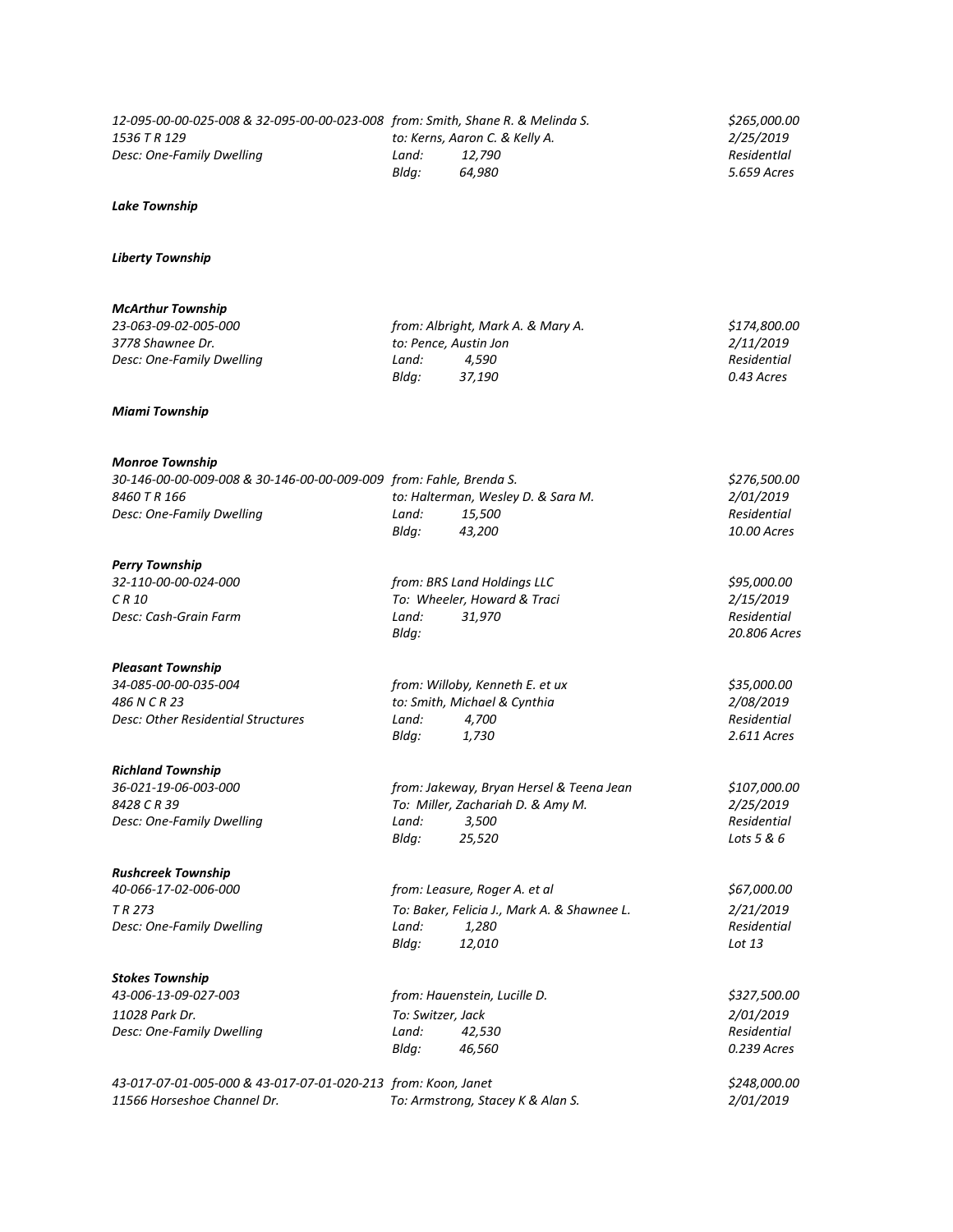| Desc: One-Family Dwelling                                                          | Land:<br>Bldg:                        | 28,140<br>43,200                                | Residential<br>0.066 Acres & Lot |
|------------------------------------------------------------------------------------|---------------------------------------|-------------------------------------------------|----------------------------------|
| 43-018-15-02-013-000 & 43-018-15-02-018-001 from: Mishler, Mark D.                 |                                       |                                                 | \$215,000.00                     |
| 10460 Buckeye Dr.                                                                  |                                       | To: Herrmann-Fitspatrick Enterprises LLC        | 2/01/2019                        |
| Desc: One-Family Dwelling                                                          | Land:                                 | 14,970                                          | Residential                      |
|                                                                                    | Bldg:                                 | 37,670                                          | Lots 168 & 2pt                   |
| 43-005-16-13-012-000, 43-005-16-13-013-000                                         |                                       |                                                 |                                  |
| & 43-005-16-13-019-000                                                             | from: Neeley, Kyle D.                 |                                                 | \$75,000.00                      |
| 11304 Poplar St.                                                                   | To: Scott, Krystol                    |                                                 | 2/14/2019                        |
| Desc: One-Family Dwelling                                                          | Land:                                 | 4,670                                           | Residential                      |
|                                                                                    | Bldg:                                 | 21,470                                          | <b>Multiple Lots</b>             |
| 43-005-14-19-029-000 & 43-005-14-19-030-000 from: Waugh, Randall S. & Christine K. |                                       |                                                 | \$31,000.00                      |
| Cherokee Path                                                                      |                                       | To: Ballain, Barry L. & Dawn E.                 | 2/27/2019                        |
| Desc: Vacant Land                                                                  | Land:                                 | 3,720                                           | Residential                      |
|                                                                                    | Bldg:                                 |                                                 | Lots 853-854                     |
| <b>Union Township</b>                                                              |                                       |                                                 |                                  |
| 48-106-00-00-050-001                                                               |                                       | from: Blanchard, Craig L.                       | \$195,000.00                     |
| 1329 T R 200                                                                       |                                       | to: Blackwell, Amy L. & Jeffery J.              | 2/22/2019                        |
| Desc: One-Family Dwelling                                                          | Land:                                 | 5,300                                           | Residentlal                      |
|                                                                                    | Bldg:                                 | 43,050                                          | 0.945 Acres                      |
| <b>Washington Township</b>                                                         |                                       |                                                 |                                  |
| 51-033-09-03-007-552                                                               | from: Gibbs, Christopher L. & Tina M. |                                                 | \$14,000.00                      |
| Center St.                                                                         |                                       | to: Mathias, David J. & Andrea M.               | 2/26/2019                        |
| Desc: Condominium                                                                  | Land:                                 | 1,930                                           | Residential                      |
|                                                                                    | Bldg:                                 | 2,280                                           | Unit 52                          |
| <b>Zane Township</b>                                                               |                                       |                                                 |                                  |
| 53-141-00-00-022-017                                                               |                                       | from: Greer, Eric W. & Christine M.             | \$286,000.00                     |
| 12107 Darwood Ct.                                                                  |                                       | to: Larson, Kevin D. & Larry L.                 | 2/05/2019                        |
| Desc: One-Family Dwelling                                                          | Land:                                 | 8,750                                           | Residential                      |
|                                                                                    | Bldg:                                 | 75,120                                          | Lot 17                           |
| 53-141-00-00-024-003                                                               |                                       | from: Goodwin, Amanda Jo                        | \$35,000.00                      |
| 10269 T R 157                                                                      | to: Fairchild, Hope                   |                                                 | 2/06/2019                        |
| Desc: Mobile Home                                                                  | Land:                                 | 8,450                                           | Residential                      |
|                                                                                    | Blda:                                 | 11,180                                          | 2.045 Acres                      |
| 53-140-00-00-052-000                                                               |                                       | from: Devault, Michael L. & Rebecca S., Trustee | \$65,000.00                      |
| T R 157                                                                            |                                       | to: Fairchild, Jason B. & Twilah M.             | 2/19/2019                        |
| Desc: Cash-Grain Farm                                                              | Land:                                 | 19,680                                          | Agricultural                     |
|                                                                                    | Bldg:                                 |                                                 | 14.335 Acres                     |
| 53-126-20-03-003-000                                                               |                                       | from: Barnes, Ryan M                            | \$22,000.00                      |
| North St.                                                                          |                                       | to: Thompson, Michael David                     | 2/21/2019                        |
| Desc: Vacant Land                                                                  | Land:                                 | 4,830                                           | Residential                      |
|                                                                                    | Bldq:                                 |                                                 | Lots 96-102                      |
| 53-148-00-00-042-001                                                               | from: Miller, Dale R.                 |                                                 | \$225,000.00                     |
| 8984 S R 287                                                                       |                                       | to: Rostron, Dakota J. et al                    | 2/28/2019                        |
| Desc: One-Family Dwelling                                                          | Land:                                 | 12,810                                          | Residential                      |
|                                                                                    | Bldg:                                 | 52,410                                          | 3.69 Acres                       |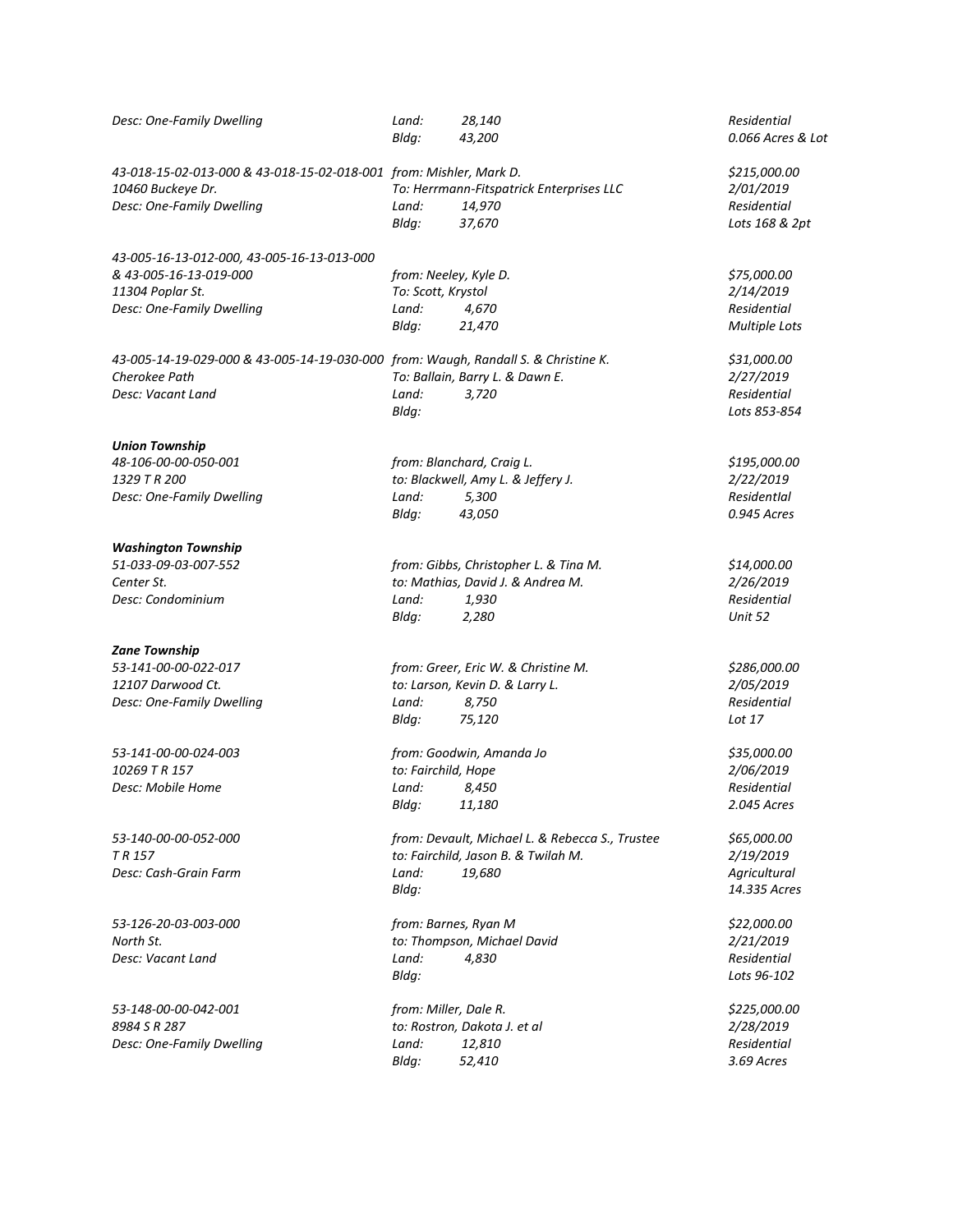| <b>Belle Center Corporation</b>                                     |                                           |                                      |                      |
|---------------------------------------------------------------------|-------------------------------------------|--------------------------------------|----------------------|
| 39-022-05-14-016-000                                                |                                           | from: Burton, Jeffrey                | \$135,000.00         |
| 112 Maple St.                                                       |                                           | To: Brown, Michael                   | 2/05/2019            |
| Desc: One-Family Dwelling                                           | Land:                                     | 4,210                                | Residential          |
|                                                                     | Bldg:                                     | 23,820                               | Lot 232              |
| <b>Bellefontaine Corporation</b>                                    |                                           |                                      |                      |
| 17-092-13-07-042-556                                                |                                           | from: Yoder, Sandra K.               | \$199,900.00         |
| 541 Stone Bridge Blvd                                               | To: Ganson, Tony L. & Sharon K., Trustees |                                      | 2/06/2019            |
| Desc: One-Family Dwelling                                           | Land:                                     | 7,000                                | <b>Residential</b>   |
|                                                                     | Bldg:                                     | 42,220                               | 0.131 Acres          |
| 11-091-14-05-003-000 & 11-091-14-05-002-000 from: Wallace, Ruth Ann |                                           |                                      | \$16,000.00          |
| 500 S. St. Paris St.                                                |                                           | To: BLMS Rentals LLC                 | 2/06/2019            |
| Desc: One-Family Dwelling                                           | Land:                                     | 4,020                                | Residential          |
|                                                                     | Bldg:                                     | 16,560                               | <b>Multiple Lots</b> |
| 17-092-13-15-006-000                                                |                                           | from: Benton, Jason                  | \$123,620.00         |
| 601 Heritage Dr.                                                    |                                           | To: Friend, Everett III              | 2/07/2019            |
| Desc: One-Family Dwelling                                           | Land:                                     | 7,380                                | Residential          |
|                                                                     | Bldq:                                     | 19,130                               | Lot 4260             |
| 17-091-12-04-009-000                                                |                                           | from: Evans, Daniel W. et ux         | \$57,400.00          |
| 128 W. High St.                                                     |                                           | To: Freiley, Danielle N.             | 2/08/2019            |
| Desc: One-Family Dwelling                                           | Land:                                     | 2,120                                | Residential          |
|                                                                     | Bldg:                                     | 14,940                               | Part Lot 608         |
| 17-106-08-23-002-000                                                | from: Hackett, Debora K.                  |                                      | \$112,000.00         |
| 304 Wren Ave.                                                       | To: Rose, Lacey Christine                 |                                      | 2/08/2019            |
| Desc: One-Family Dwelling                                           | Land:                                     | 5,720                                | Residential          |
|                                                                     | Bldg:                                     | 19,460                               | Lot 3782             |
| 17-092-05-05-004-000                                                |                                           | from: Elson, Jackie S.               | \$153,000.00         |
| 1120 Park Rd.                                                       |                                           | To: Wren, William E. & Jennifer Jane | 2/08/2019            |
| Desc: One-Family Dwelling                                           | Land:                                     | 8,940                                | Residential          |
|                                                                     | Bldg:                                     | 30,720                               | Lots 3590pt & 3589   |
| 17-107-05-04-024-000                                                |                                           | from: Stafford, Keri K.              | \$135,900.00         |
| 416 Ontario St.                                                     |                                           | To: Woodruff, Steven M. & Leah I.    | 2/12/2019            |
| Desc: One-Family Dwelling                                           | Land:                                     | 7,550                                | <b>Residential</b>   |
|                                                                     | Bldg:                                     | 28,060                               | Lot 3996             |
| 17-077-20-04-011-000                                                |                                           | from: Maddox, Amanda                 | \$37,687.84          |
| 1053 N. Main St.                                                    |                                           | To: Tokio Investments LLC            | 2/12/2019            |
| Desc: One-Family Dwelling                                           | Land:                                     | 4,600                                | Residential          |
|                                                                     | Bldg:                                     | 13,840                               | 0.20 Acres           |
| 17-091-12-06-010-000                                                | from: Herron, Jacob                       |                                      | \$112,900.00         |
| 213 E. High Ave.                                                    |                                           | To: Miller, Joseph E.                | 2/13/2019            |
| Desc: One-Family Dwelling                                           | Land:                                     | 3,290                                | Residential          |
|                                                                     | Bldg:                                     | 22,380                               | Part Lots 631 & 632  |
| 17-091-11-17-003-000                                                |                                           | from: Pender, Caleb N. & Jessica L.  | \$105,000.00         |
| 117 Troy Rd.                                                        | To: Kerr, Keith D.                        |                                      | 2/14/2019            |
| Desc: One-Family Dwelling                                           | Land:                                     | 1,620                                | Residential          |
|                                                                     | Bldg:                                     | 16,890                               | Part Lots 785 & 786  |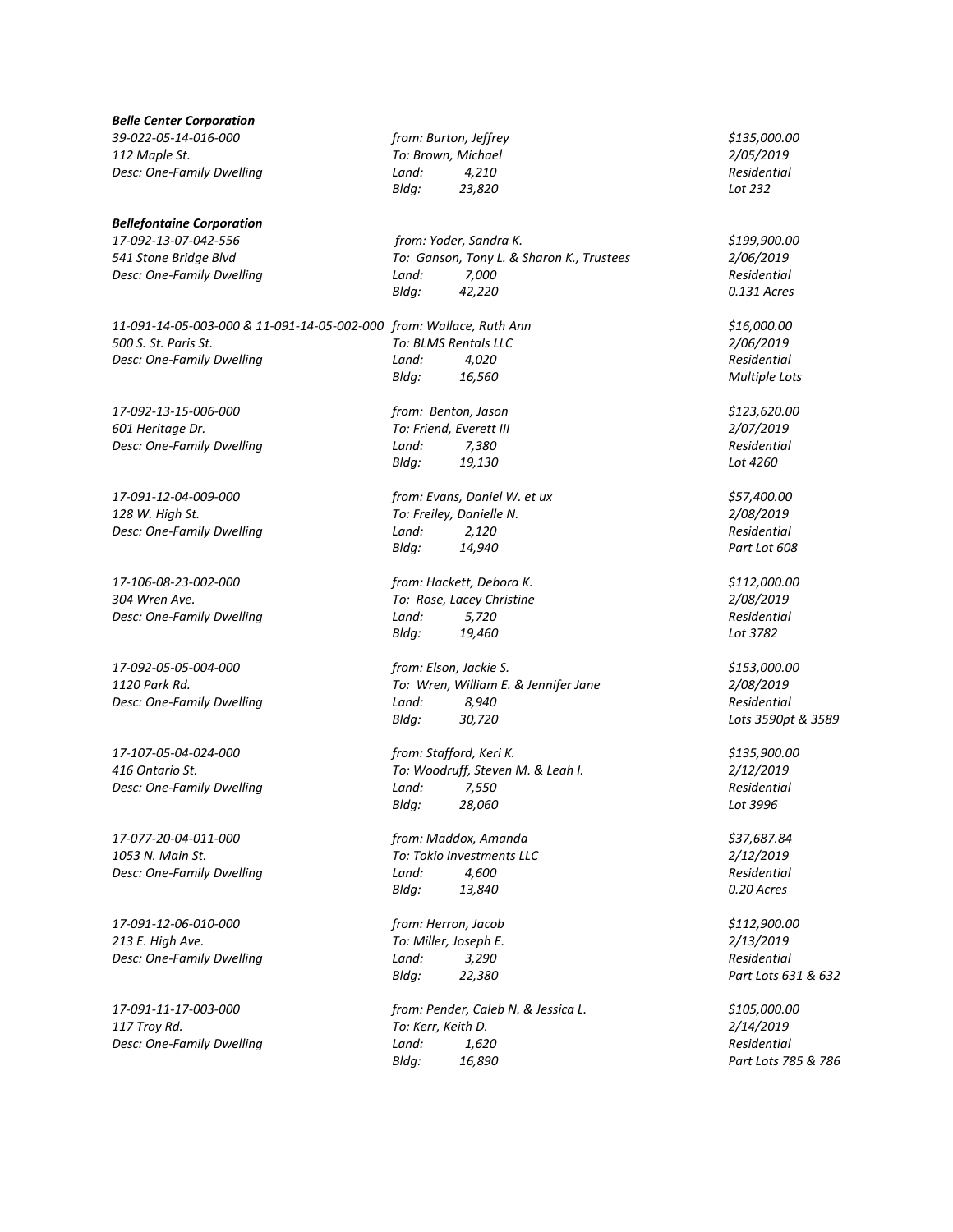*17-091-16-18-011-000 from: Tony's Building LLC \$67,500.00 117 Water St. To: Smith, Larry D. 2/15/2019 Desc: One-Family Dwelling Land: 3,140* 

*17-091-12-05-004-000 from: Brady, Edward \$105,000.00 424 N Main St. To: BLMS Rentals LLC 2/15/2019*

*17-092-05-10-006-001 from: James, John H. \$183,000.00 1004 Omaha Rd. To: Nelsen, Nicole 2/22/2019*

*11-091-10-05-006-000 from: Cooper, Kara \$87,000.00 1125 W. Sandusky Ave. To: Purtee, Faith 2/25/2019 Desc: One-Family Dwelling Land: 1,760 Residential*

*17-092-13-12-001-000 from: Williams, Robert Thomas III \$210,000.00 404 Spring St. To: Smith, Shane R. 2/25/2019*

## *DeGraff Corporation*

*26-117-06-15-004-000 from: Hill, Allan Keith \$50,000.00 315 W. Miami St. To: Snow, Matthew 2/13/2019 Desc: One-Family Dwelling Land: 6,780 Residential*

*Huntsville Corporation*

## *Lakeview Corporation*

*Quincy Corporation*

*Ridgeway Corporation*

*Rushsylvania Corporation*

*17-091-11-04-007-000 from: Payne, Valerie E. \$3,200.00 208 Lawrence St. To: Brown's Rentals, LLC 2/14/2019 Desc: Vacant Land Land: 1,310 Residential Bldg: Lot 958*

*Bldg: 17,430 Part Lot 329*

*Desc: Three-Family Dwelling Land:*  $4,740$  *Residential Residential Residential Bldg:* 29,700 *O.26 Acres Bldg: 29,700 0.26 Acres*

*Desc: One-Family Dwelling Land: 8,240 Residential Bldg: 33,480 Lot 3604*

*Desc: Other Commercial Housing Land: 4,200 Commercial Bldg: 40,820 Part Lots 129 & 131*

*Bldg: 18,910 Lots 168 & 169*

*24-048-15-06-003-000 from: Workman, Bruce Wayne & Cathy Ann \$165,900.00 4810 Christine St. To: Pender, Caleb N. & Jessica L. 2/08/2019 Desc: One-Family Dwelling Land: 5,050 Residential Bldg: 34,560 Lots 153 & 154pt*

*47-031-06-12-004-000 from: Lamb, Theresa L. \$38,000.00 160 S R 720 To: Oakley, Thomas C. & Mary K. 2/14/2019 Desc: One-Family Dwelling Land: 3,140 Residential Bldg: 16,110 Lots 603 & 604*

*Bldg: 15,410 Lots 2023pt & 2022*